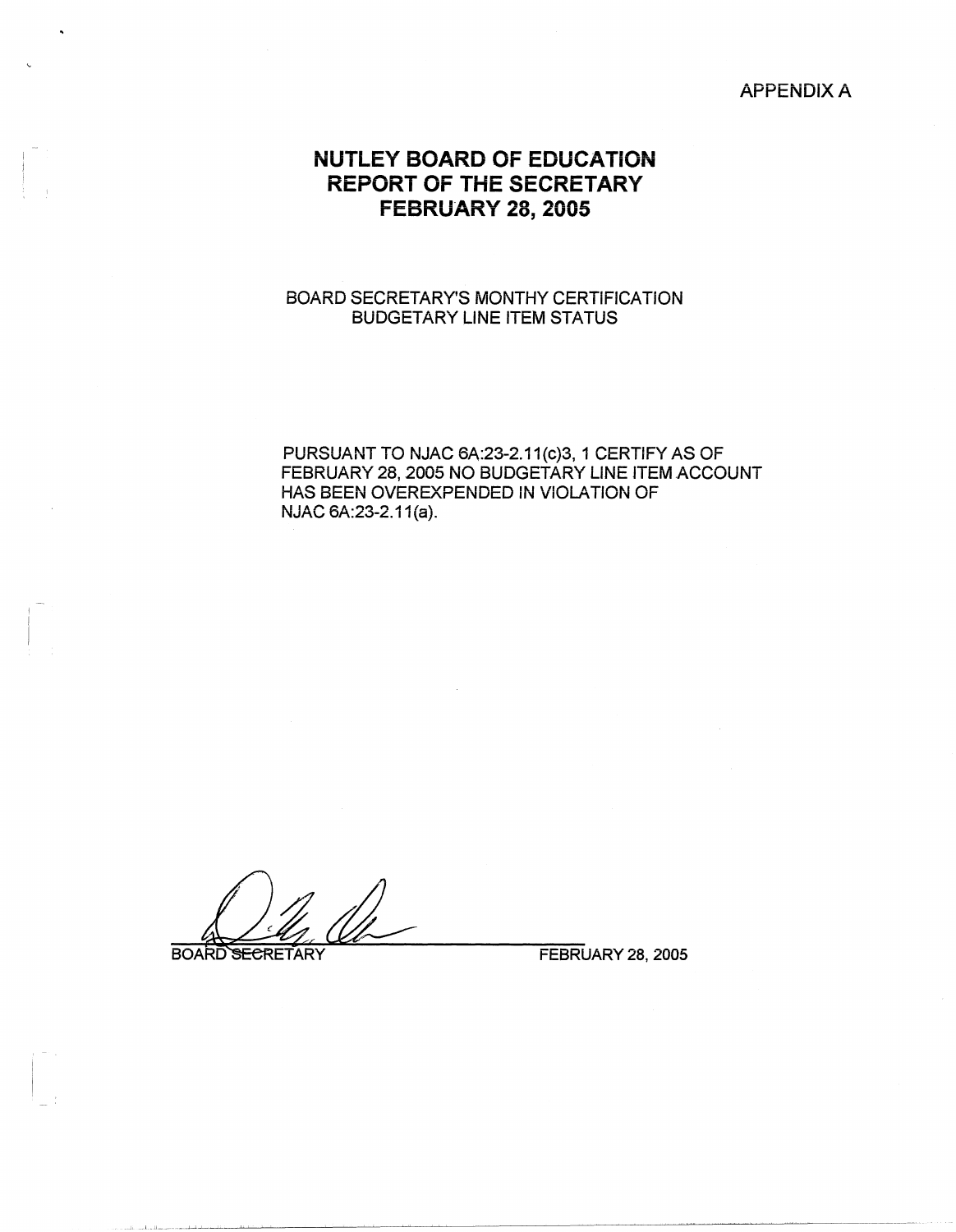$\lambda$ 

**03/09/05** 

| <b>Starting date</b> | 7/1/04<br>Ending date 2/28/05               | <b>Fund: 10</b>   |                 |
|----------------------|---------------------------------------------|-------------------|-----------------|
|                      | <b>Assets and Resources</b><br>Assets:      |                   |                 |
| 101                  | Cash in bank                                |                   | \$2,592,575.22  |
| $102 - 106$          | Cash Equivalents                            |                   | \$3,900.00      |
| 111                  | Investments                                 |                   | \$0.00          |
| 116                  | Capital Reserve Account                     |                   | \$118,192.84    |
|                      |                                             |                   |                 |
| 121                  | Tax levy Receivable                         |                   | \$0.00          |
|                      | Accounts Receivable:                        |                   |                 |
| 132                  | Interfund                                   | \$8,234.85        |                 |
| 141                  | Intergovernmental - State                   | \$89,034.95       |                 |
| 142                  | Intergovernmental - Federal                 | \$0.00            |                 |
| 143                  | Intergovernmental - Other                   | \$0.00            |                 |
| 153, 154             | Other (net of estimated uncollectable of \$ | \$19,463.70       | \$116,733.50    |
|                      | Loans Receivable:                           |                   |                 |
| 131                  | Interfund                                   | \$0.00            |                 |
| 151, 152             | Other (Net of estimated uncollectable of \$ | \$0.00            | \$0.00          |
|                      | <b>Other Current Assets</b>                 |                   | \$0.00          |
|                      | <b>Resources:</b>                           |                   |                 |
| 301                  | <b>Estimated revenues</b>                   | \$43,394,228.00   |                 |
| 302                  | Less revenues                               | (\$28,414,000.07) | \$14,980,227.93 |
|                      | Total assets and resources                  |                   | \$17,811,629.49 |
|                      | <b>Liabilities and fund equity</b>          |                   |                 |
|                      | Liabilities:                                |                   |                 |
|                      |                                             |                   |                 |
| 411                  | Intergovernmental accounts payable - state  |                   | \$0.00          |
| 421                  | Accounts payable                            |                   | \$2,548.86      |
| 431                  | Contracts payable                           |                   | \$0.00          |
| 451                  | Loans payable                               |                   | \$0.00          |
| 481                  | Deferred revenues                           |                   | \$0.00          |
|                      | Other current liabilities                   |                   | \$0.00          |

Total liabilities

 $\mathbb{E}[\mathbb{I}]$ 

 $\mathcal{A}$ 

والمستنكر والمستردد

**\$2,548.86**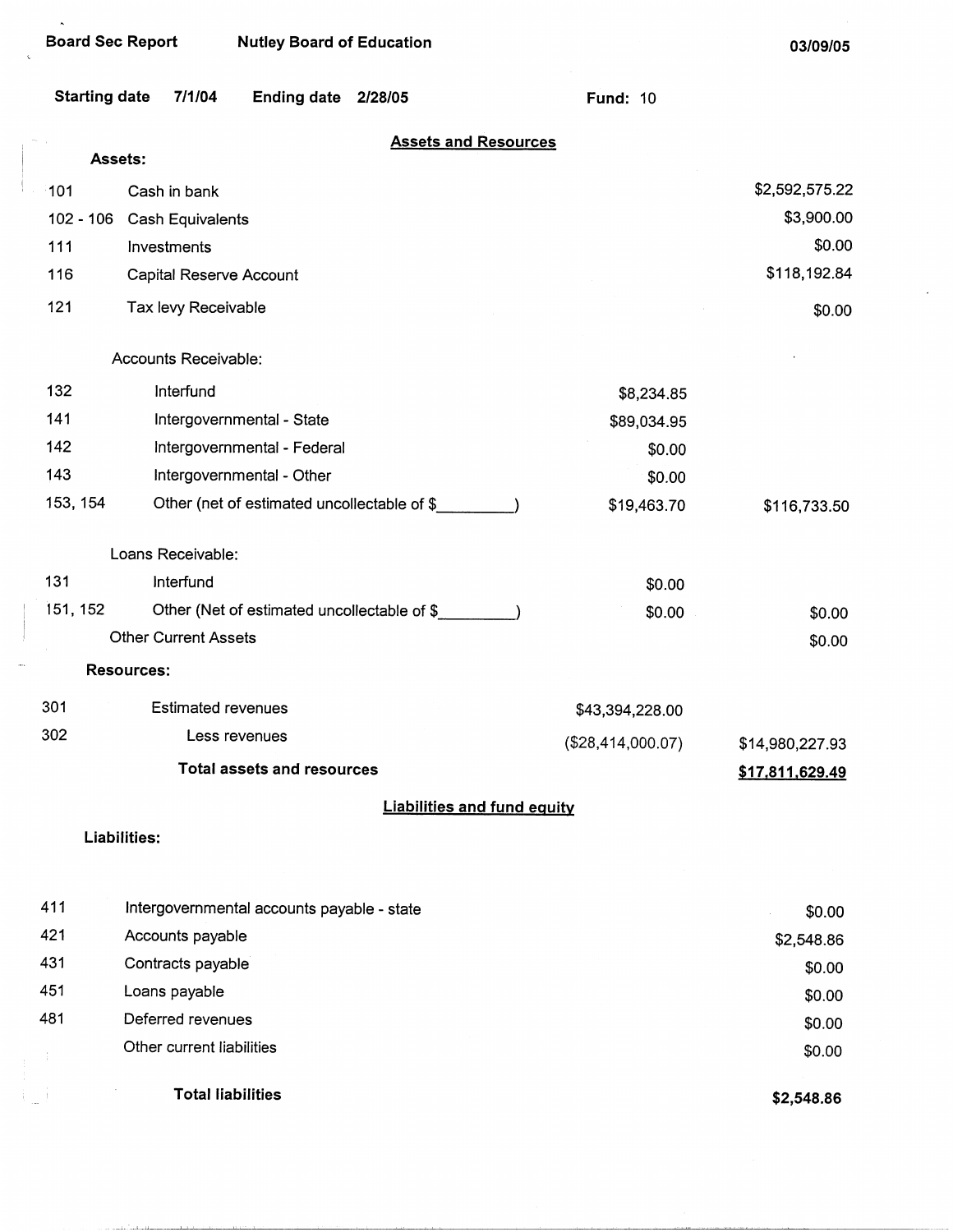| <b>Starting date</b> | 7/1/04          | Ending date 2/28/05                             |                                                        |                   | <b>Fund: 10</b>   | e ger             |
|----------------------|-----------------|-------------------------------------------------|--------------------------------------------------------|-------------------|-------------------|-------------------|
| <b>Fund Balance:</b> |                 |                                                 |                                                        |                   |                   |                   |
| Appropriated:        |                 |                                                 |                                                        |                   |                   |                   |
| 753,754              |                 | Reserve for encumbrances                        |                                                        |                   | \$13,017,824.15   |                   |
| 761                  |                 | Capital reserve account - July                  |                                                        |                   | \$116,706.45      |                   |
| 604                  |                 | Add: Increase in capital reserve                |                                                        |                   | \$0.00            |                   |
| 307                  |                 |                                                 | Less: Budgeted w/d from capital reserve eligible costs |                   | \$0.00            |                   |
| 309                  |                 |                                                 | Less: Budgeted w/d from capital reserve excess costs   |                   | \$0.00            | \$116,706.45      |
| 762                  |                 | Adult education programs                        |                                                        |                   | \$0.00            |                   |
| 751,752,76x          |                 | Other reserves                                  |                                                        |                   | \$0.00            |                   |
| 601                  | Appropriations  |                                                 |                                                        | \$42,786,146.92   |                   |                   |
| 602                  |                 | Less: Expenditures                              | (\$27,267,362.80)                                      |                   |                   |                   |
|                      |                 | <b>Encumbrances</b>                             | (\$13,017,793.73)                                      | (\$40,285,156.53) | \$2,500,990.39    |                   |
|                      |                 | Total appropriated                              |                                                        |                   | \$15,635,520.99   |                   |
|                      | Unappropriated: |                                                 |                                                        |                   |                   |                   |
| 770                  |                 | Fund balance, July 1                            |                                                        |                   | \$1,314,654.04    |                   |
| 303                  |                 | Budgeted fund balance                           |                                                        |                   | \$858,905.60      |                   |
|                      |                 | <b>Total fund balance</b>                       |                                                        |                   |                   | \$17,809,080.63   |
|                      |                 | Total liabilities and fund equity               |                                                        |                   |                   | \$17,811,629.49   |
|                      |                 | <b>Recapitulation of Budgeted Fund Balance:</b> |                                                        |                   |                   |                   |
|                      |                 |                                                 |                                                        | <b>Budgeted</b>   | <b>Actual</b>     | <b>Variance</b>   |
| Appropriations       |                 |                                                 |                                                        | \$42,786,146.92   | \$40,285,156.53   | \$2,500,990.39    |
| Revenues             |                 |                                                 |                                                        | (\$43,394,228.00) | (\$28,414,000.07) | (\$14,980,227.93) |
| Subtotal             |                 |                                                 |                                                        | $($ \$608,081.08) | \$11,871,156.46   | (\$12,479,237.54) |
|                      |                 | Change in capital reserve account:              |                                                        |                   |                   |                   |
|                      |                 | Plus - Increase in reserve                      |                                                        | \$0.00            | \$1,486.39        | (\$1,486.39)      |
|                      |                 | Less - Withdrawal from reserve                  |                                                        | \$0.00            | \$0.00            |                   |

Subtotal

Less: Adjustment for prior year

Board Sec Report Nutley Board of Education

Budgeted fund balance

Prepared and submitted by :

Board Secretary

(\$608,081.08) (\$250,824.52) (\$858,905.60)

Date

(\$12,480,723.93)

(\$12,480,723.93)

**03/09/05** 

\$11,872,642.85 (\$250,824.52) \$11,621,818.33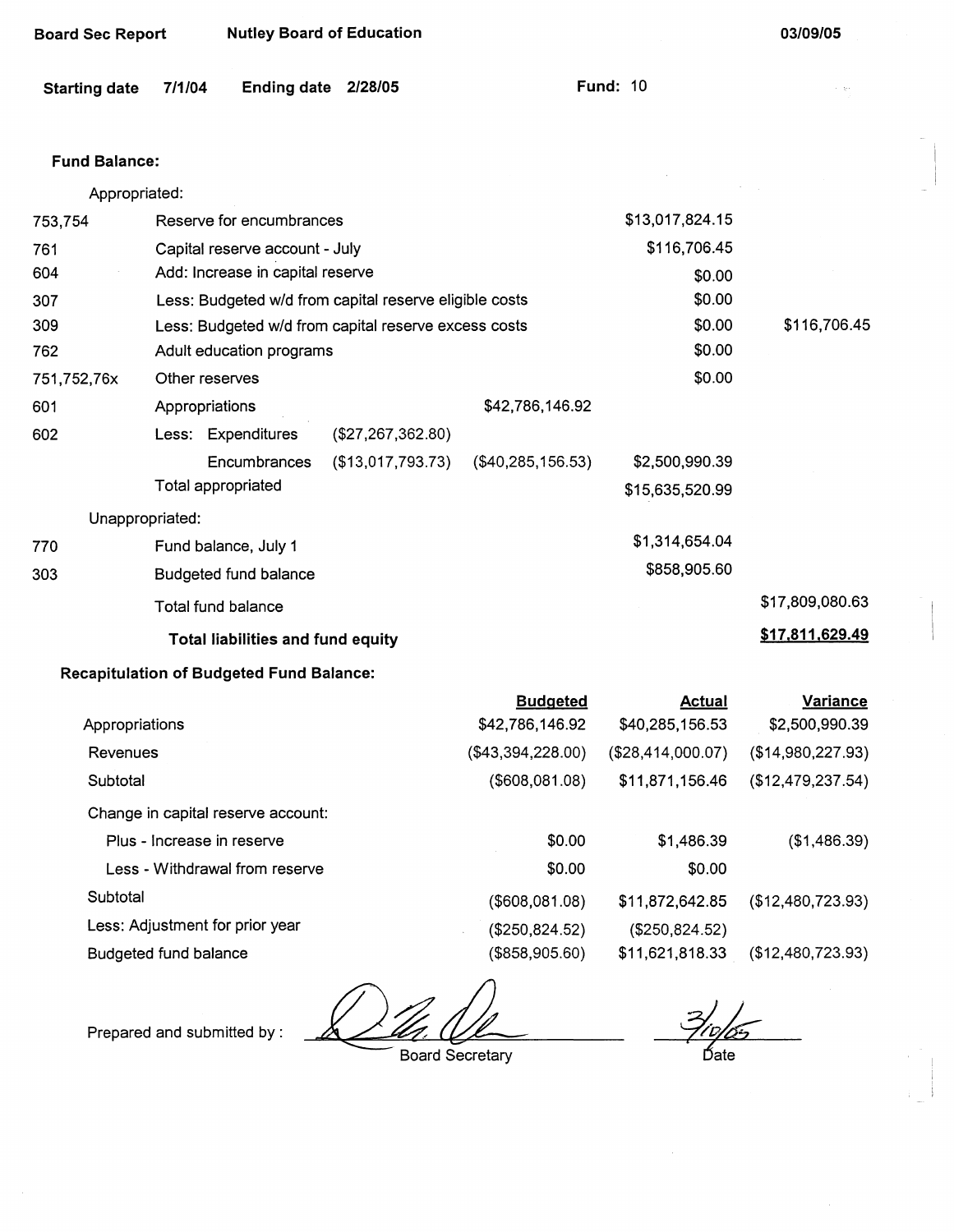$\overline{\phantom{a}}$ 

 $\frac{1}{2}$ 

| <b>Starting date</b> |                             | 7/1/04                    | <b>Ending date</b>                          | 2/28/05 |                                    | <b>Fund: 20</b> |                |
|----------------------|-----------------------------|---------------------------|---------------------------------------------|---------|------------------------------------|-----------------|----------------|
|                      | Assets:                     |                           |                                             |         | <b>Assets and Resources</b>        |                 |                |
| 101                  | Cash in bank                |                           |                                             |         |                                    |                 | (\$446,070.23) |
| $102 - 106$          |                             | Cash Equivalents          |                                             |         |                                    |                 | \$0.00         |
| 111                  | Investments                 |                           |                                             |         |                                    |                 | \$0.00         |
| 116                  |                             | Capital Reserve Account   |                                             |         |                                    |                 | \$0.00         |
| 121                  |                             | Tax levy Receivable       |                                             |         |                                    |                 | \$0.00         |
|                      | Accounts Receivable:        |                           |                                             |         |                                    |                 |                |
| 132                  |                             | Interfund                 |                                             |         |                                    | \$0.00          |                |
| 141                  |                             |                           | Intergovernmental - State                   |         |                                    | \$694.07        |                |
| 142                  |                             |                           | Intergovernmental - Federal                 |         |                                    | \$440.96        |                |
| 143                  |                             |                           | Intergovernmental - Other                   |         |                                    | \$0.00          |                |
| 153, 154             |                             |                           | Other (net of estimated uncollectable of \$ |         |                                    | \$0.00          | \$1,135.03     |
|                      | Loans Receivable:           |                           |                                             |         |                                    |                 |                |
| 131                  | Interfund                   |                           |                                             |         |                                    | \$0.00          |                |
| 151, 152             |                             |                           | Other (Net of estimated uncollectable of \$ |         |                                    | \$0.00          | \$0.00         |
|                      | <b>Other Current Assets</b> |                           |                                             |         |                                    |                 | \$0.00         |
|                      | <b>Resources:</b>           |                           |                                             |         |                                    |                 |                |
| 301                  |                             | <b>Estimated revenues</b> |                                             |         |                                    | \$1,425,149.00  |                |
| 302                  |                             | Less revenues             |                                             |         |                                    | (\$237,291.00)  | \$1,187,858.00 |
|                      |                             |                           | <b>Total assets and resources</b>           |         |                                    |                 | \$742,922.80   |
|                      |                             |                           |                                             |         | <b>Liabilities and fund equity</b> |                 |                |
|                      | Liabilities:                |                           |                                             |         |                                    |                 |                |
| 101                  | Cash in bank                |                           |                                             |         |                                    |                 | (\$446,070.23) |
| 411                  |                             |                           | Intergovernmental accounts payable - state  |         |                                    |                 | \$59,834.47    |
| 421                  | Accounts payable            |                           |                                             |         |                                    |                 | \$39,381.15    |
| 431                  | Contracts payable           |                           |                                             |         |                                    |                 | \$0.00         |
| 451                  | Loans payable               |                           |                                             |         |                                    |                 | \$0.00         |
| 481                  | Deferred revenues           |                           |                                             |         |                                    |                 | \$127,127.92   |
|                      | Other current liabilities   |                           |                                             |         |                                    |                 | \$257.80       |
|                      |                             | <b>Total liabilities</b>  |                                             |         |                                    |                 | \$226,601.34   |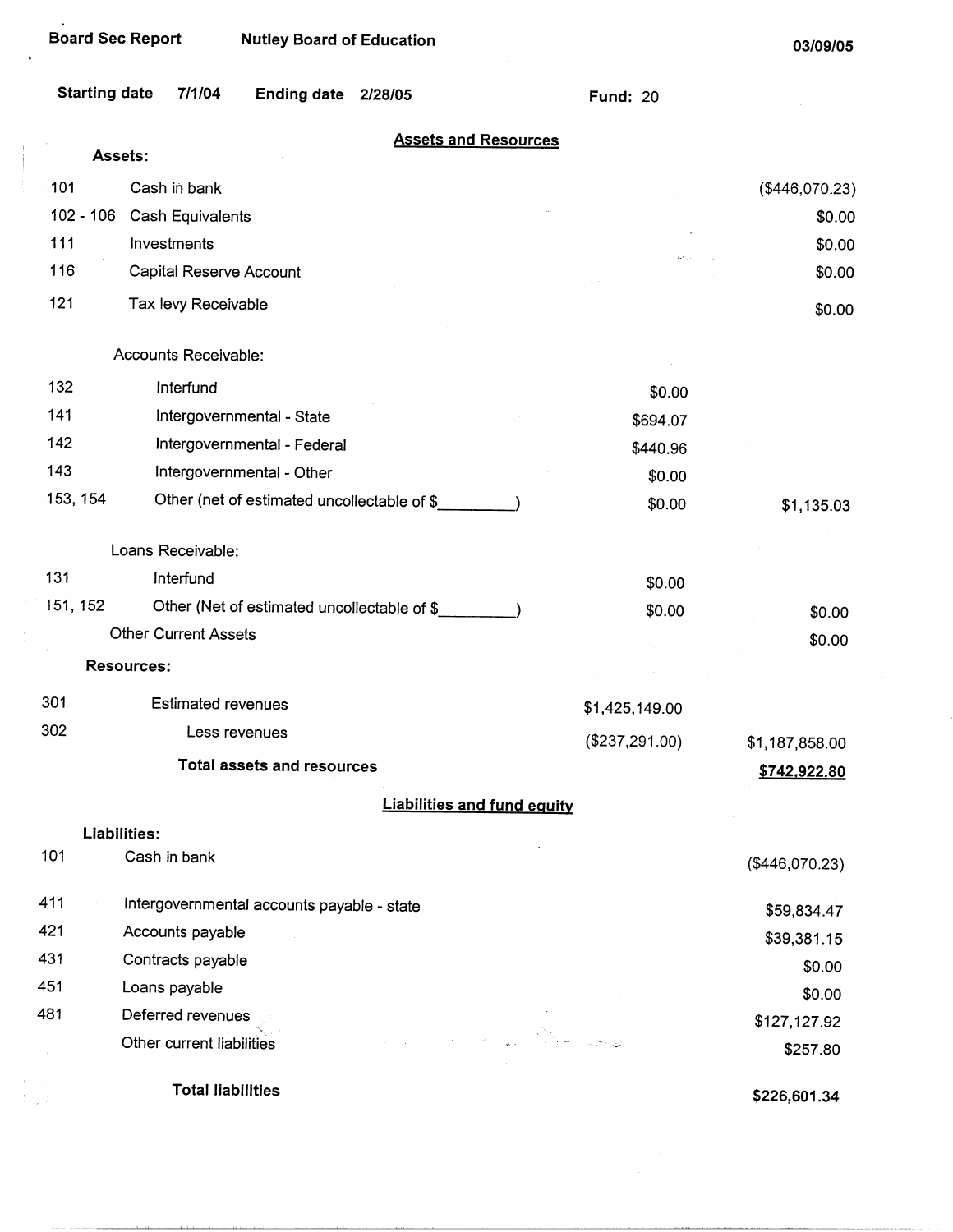| <b>Board Sec Report</b> |        | <b>Nutley Board of Education</b>                       |                 |                  | 03/09/05        |                  |
|-------------------------|--------|--------------------------------------------------------|-----------------|------------------|-----------------|------------------|
| <b>Starting date</b>    | 7/1/04 | <b>Ending date</b>                                     | 2/28/05         |                  | <b>Fund: 20</b> |                  |
| <b>Fund Balance:</b>    |        |                                                        |                 |                  |                 |                  |
| Appropriated:           |        |                                                        |                 |                  |                 |                  |
| 753,754                 |        | Reserve for encumbrances                               |                 |                  | \$154,914.77    |                  |
| 761                     |        | Capital reserve account - July                         |                 |                  | \$0.00          |                  |
| 604                     |        | Add: Increase in capital reserve                       |                 |                  | \$0.00          |                  |
| 307                     |        | Less: Budgeted w/d from capital reserve eligible costs |                 |                  | \$0.00          |                  |
| 309                     |        | Less: Budgeted w/d from capital reserve excess costs   |                 |                  | \$0.00          | \$0.00           |
| 762                     |        | Adult education programs                               |                 |                  | \$0.00          |                  |
| 751,752,76x             |        | Other reserves                                         |                 |                  | \$0.00          |                  |
| 601                     |        | Appropriations                                         |                 | \$1,581,391.40   |                 |                  |
| 602                     |        | Less: Expenditures                                     | (\$926,391.81)  |                  |                 |                  |
|                         |        | Encumbrances                                           | (\$194, 295.72) | (\$1,120,687.53) | \$460,703.87    |                  |
|                         |        | Total appropriated                                     |                 |                  | \$615,618.64    |                  |
| Unappropriated:         |        |                                                        |                 |                  |                 |                  |
| 770                     |        | Fund balance, July 1                                   |                 |                  | \$0.00          |                  |
| 303                     |        | Budgeted fund balance                                  |                 |                  | (\$99,297.18)   |                  |
|                         |        | Total fund balance                                     |                 |                  |                 | \$516,321.46     |
|                         |        | Total liabilities and fund equity                      |                 |                  |                 | \$742,922.80     |
|                         |        | <b>Recapitulation of Budgeted Fund Balance:</b>        |                 |                  |                 |                  |
|                         |        |                                                        |                 | <b>Budgeted</b>  | <b>Actual</b>   | Variance         |
| Appropriations          |        |                                                        |                 | \$1,581,391.40   | \$1,120,687.53  | \$460,703.87     |
| Revenues                |        |                                                        |                 | (\$1,425,149.00) | (\$237, 291.00) | (\$1,187,858.00) |

Subtotal \$156,242.40 Change in capital reserve account: Plus - Increase in reserve \$0.00 Less - Withdrawal from reserve **\$0.00** Subtotal \$156,242.40 Less: Adjustment for prior year (\$56,945.22) Budgeted fund balance \$99,297.18 \$883,396.53 \$0.00 \$0.00 \$883,396.53 (\$56,945.22) \$826,451.31 (\$727,154.13) \$0.00 (\$727,154.13) (\$727,154.13)

Prepared and submitted by:

Board Secretary

 $^{7}$ ۵Ŝ Date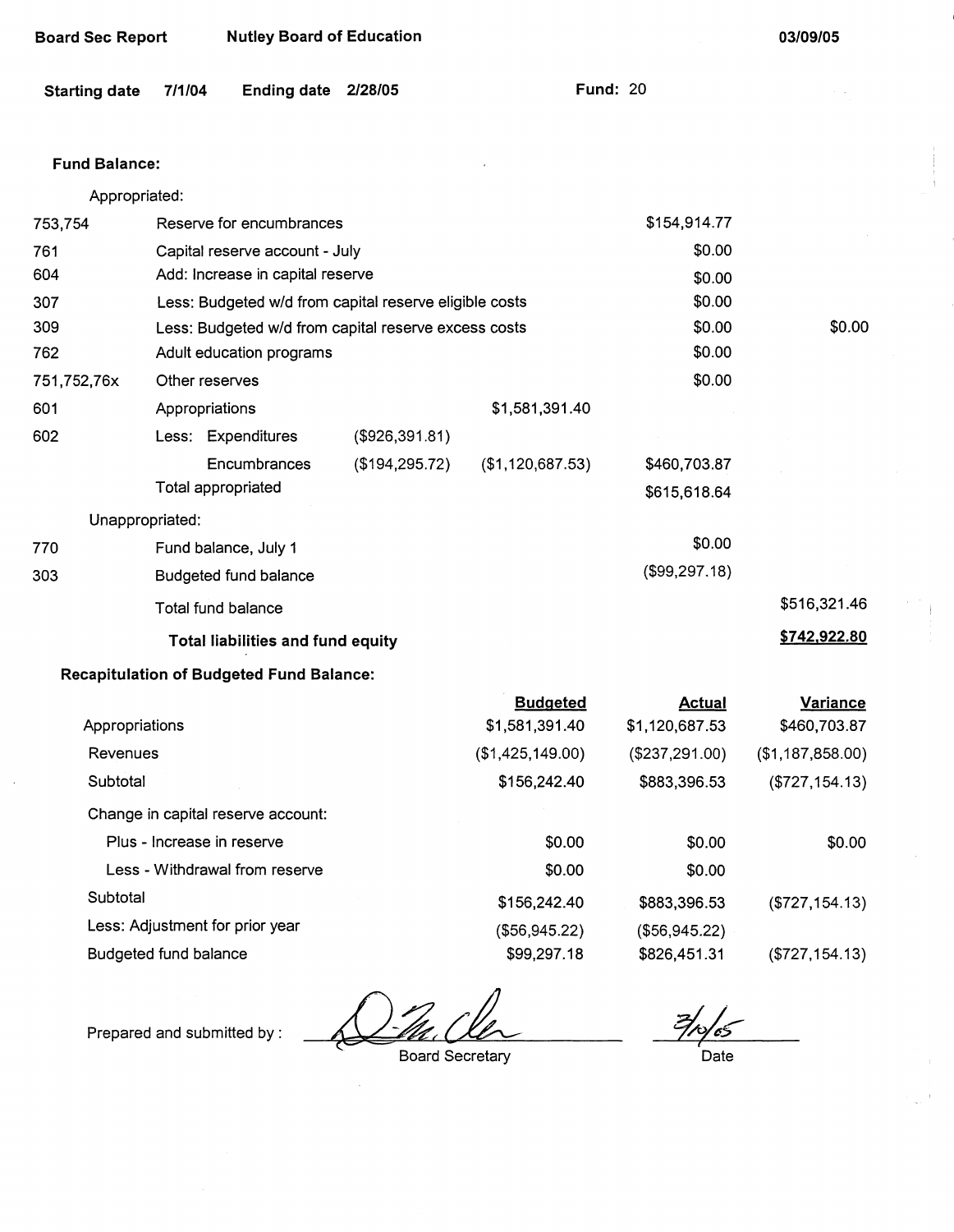$\mathcal{A}$ 

 $\bar{\mathcal{A}}$ 

.

**03/09/05** 

| <b>Starting date</b> | 7/1/04                                      | Ending date 2/28/05                | <b>Fund: 30</b>                |                   |
|----------------------|---------------------------------------------|------------------------------------|--------------------------------|-------------------|
|                      | Assets:                                     | <b>Assets and Resources</b>        |                                |                   |
| 101                  | Cash in bank                                |                                    |                                | \$14,279,274.59   |
|                      | 102 - 106 Cash Equivalents                  |                                    |                                | \$0.00            |
| 111                  | Investments                                 |                                    |                                | \$0.00            |
| 116                  | Capital Reserve Account                     |                                    |                                | \$0.00            |
| 121                  | Tax levy Receivable                         |                                    |                                | \$0.00            |
|                      | Accounts Receivable:                        |                                    |                                |                   |
| 132                  | Interfund                                   |                                    | \$0.00                         |                   |
| 141                  | Intergovernmental - State                   |                                    | \$1,744,416.75                 |                   |
| 142                  | Intergovernmental - Federal                 |                                    | \$0.00                         |                   |
| 143                  | Intergovernmental - Other                   |                                    | \$0.00                         |                   |
| 153, 154             | Other (net of estimated uncollectable of \$ |                                    | \$0.00                         | \$1,744,416.75    |
|                      | Loans Receivable:                           |                                    |                                |                   |
| 131                  | Interfund                                   |                                    | \$0.00                         |                   |
| 151, 152             | Other (Net of estimated uncollectable of \$ |                                    | \$0.00                         | \$0.00            |
|                      | <b>Other Current Assets</b>                 |                                    |                                | \$0.00            |
|                      | <b>Resources:</b>                           |                                    |                                |                   |
| 301                  | <b>Estimated revenues</b>                   |                                    | \$0.00                         |                   |
| 302                  | Less revenues                               |                                    | (\$16,600,272.79)              | (\$16,600,272.79) |
|                      | <b>Total assets and resources</b>           |                                    |                                | ( \$576, 581.45)  |
|                      |                                             | <b>Liabilities and fund equity</b> |                                |                   |
|                      | Liabilities:                                |                                    |                                |                   |
| 411                  | Intergovernmental accounts payable - state  |                                    |                                | \$0.00            |
| 421                  | Accounts payable                            |                                    |                                | \$284,104.27      |
| 431                  | Contracts payable                           |                                    |                                | \$0.00            |
| 451                  | Loans payable                               |                                    |                                | \$0.00            |
| 481                  | Deferred revenues at                        |                                    | $\mathbb{Z} \cup \mathbb{Z}$ . | \$1,939,323.65    |
|                      | Other current liabilities                   |                                    |                                | \$8,226.80        |
|                      | <b>Total liabilities</b>                    |                                    |                                | \$2,231,654.72    |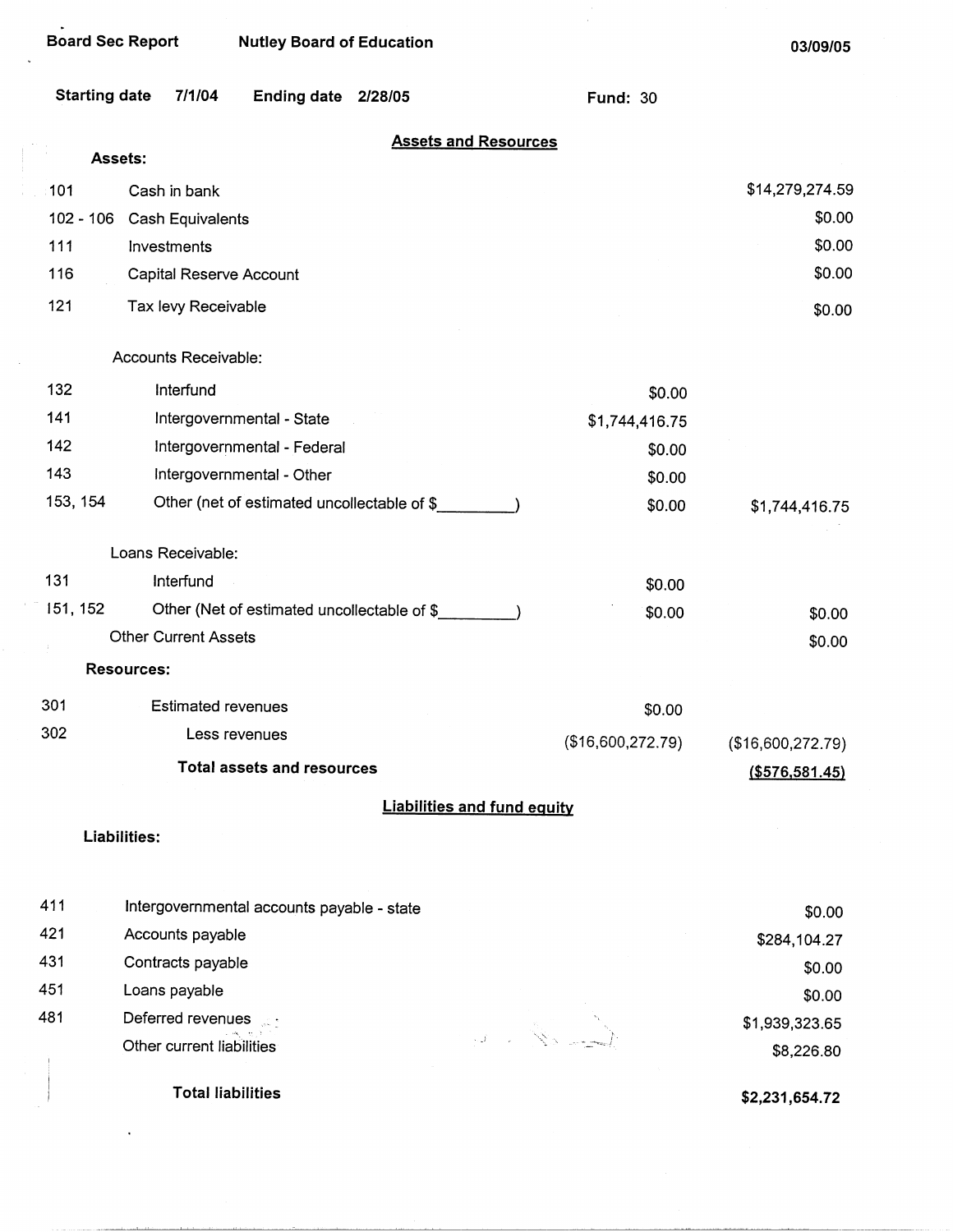| <b>Nutley Board of Education</b><br><b>Board Sec Report</b> |                            |                                                 |                                                        |                                   | 03/09/05                        |                              |
|-------------------------------------------------------------|----------------------------|-------------------------------------------------|--------------------------------------------------------|-----------------------------------|---------------------------------|------------------------------|
| <b>Starting date</b>                                        | 7/1/04                     | Ending date 2/28/05                             |                                                        |                                   | <b>Fund: 30</b>                 |                              |
| <b>Fund Balance:</b>                                        |                            |                                                 |                                                        |                                   |                                 |                              |
| Appropriated:                                               |                            |                                                 |                                                        |                                   |                                 |                              |
| 753,754                                                     |                            | Reserve for encumbrances                        |                                                        |                                   | \$689,143.32                    |                              |
| 761                                                         |                            | Capital reserve account - July                  |                                                        |                                   | \$0.00                          |                              |
| 604                                                         |                            | Add: Increase in capital reserve                |                                                        |                                   | \$0.00                          |                              |
| 307                                                         |                            |                                                 | Less: Budgeted w/d from capital reserve eligible costs |                                   | \$0.00                          |                              |
| 309                                                         |                            |                                                 | Less: Budgeted w/d from capital reserve excess costs   |                                   | \$0.00                          | \$0.00                       |
| 762                                                         |                            | Adult education programs                        |                                                        |                                   | \$0.00                          |                              |
| 751,752,76x                                                 | Other reserves             |                                                 |                                                        |                                   | (\$1,678,717.60)                |                              |
| 601                                                         | Appropriations             |                                                 |                                                        | \$1,846,833.26                    |                                 |                              |
| 602                                                         |                            | Less: Expenditures                              | (\$2,430,037.51)                                       |                                   |                                 |                              |
|                                                             |                            | Encumbrances                                    | (\$962,561.59)                                         | (\$3,392,599.10)                  | (\$1,545,765.84)                |                              |
|                                                             | Total appropriated         |                                                 |                                                        |                                   | (\$2,535,340.12)                |                              |
| Unappropriated:                                             |                            |                                                 |                                                        |                                   | \$0.00                          |                              |
| 770                                                         |                            | Fund balance, July 1                            |                                                        |                                   |                                 |                              |
| 303                                                         |                            | <b>Budgeted fund balance</b>                    |                                                        |                                   | (\$272,896.05)                  |                              |
|                                                             |                            | <b>Total fund balance</b>                       |                                                        |                                   |                                 | (\$2,808,236.17)             |
|                                                             |                            | Total liabilities and fund equity               |                                                        |                                   |                                 | ( \$576, 581.45)             |
|                                                             |                            | <b>Recapitulation of Budgeted Fund Balance:</b> |                                                        |                                   |                                 |                              |
| Appropriations                                              |                            |                                                 |                                                        | <b>Budgeted</b><br>\$1,846,833.26 | <b>Actual</b><br>\$3,392,599.10 | Variance<br>(\$1,545,765.84) |
| Revenues                                                    |                            |                                                 |                                                        | \$0.00                            | (\$16,600,272.79)               | \$16,600,272.79              |
| Subtotal                                                    |                            |                                                 |                                                        | \$1,846,833.26                    | (\$13,207,673.69)               | \$15,054,506.95              |
|                                                             |                            | Change in capital reserve account:              |                                                        |                                   |                                 |                              |
|                                                             | Plus - Increase in reserve |                                                 |                                                        | \$0.00                            | \$0.00                          | \$0.00                       |
|                                                             |                            | Less - Withdrawal from reserve                  |                                                        | \$0.00                            | \$0.00                          |                              |
| Subtotal                                                    |                            |                                                 |                                                        | \$1,846,833.26                    | (\$13,207,673.69)               | \$15,054,506.95              |
|                                                             |                            | Less: Adjustment for prior year                 |                                                        | (\$1,573,937.21)                  | (\$1,573,937.21)                |                              |
|                                                             | Budgeted fund balance      |                                                 |                                                        | \$272,896.05                      | (\$14,781,610.90)               | \$15,054,506.95              |

 $\cdot$ 

Prepared and submitted by :

Board Secretary

Date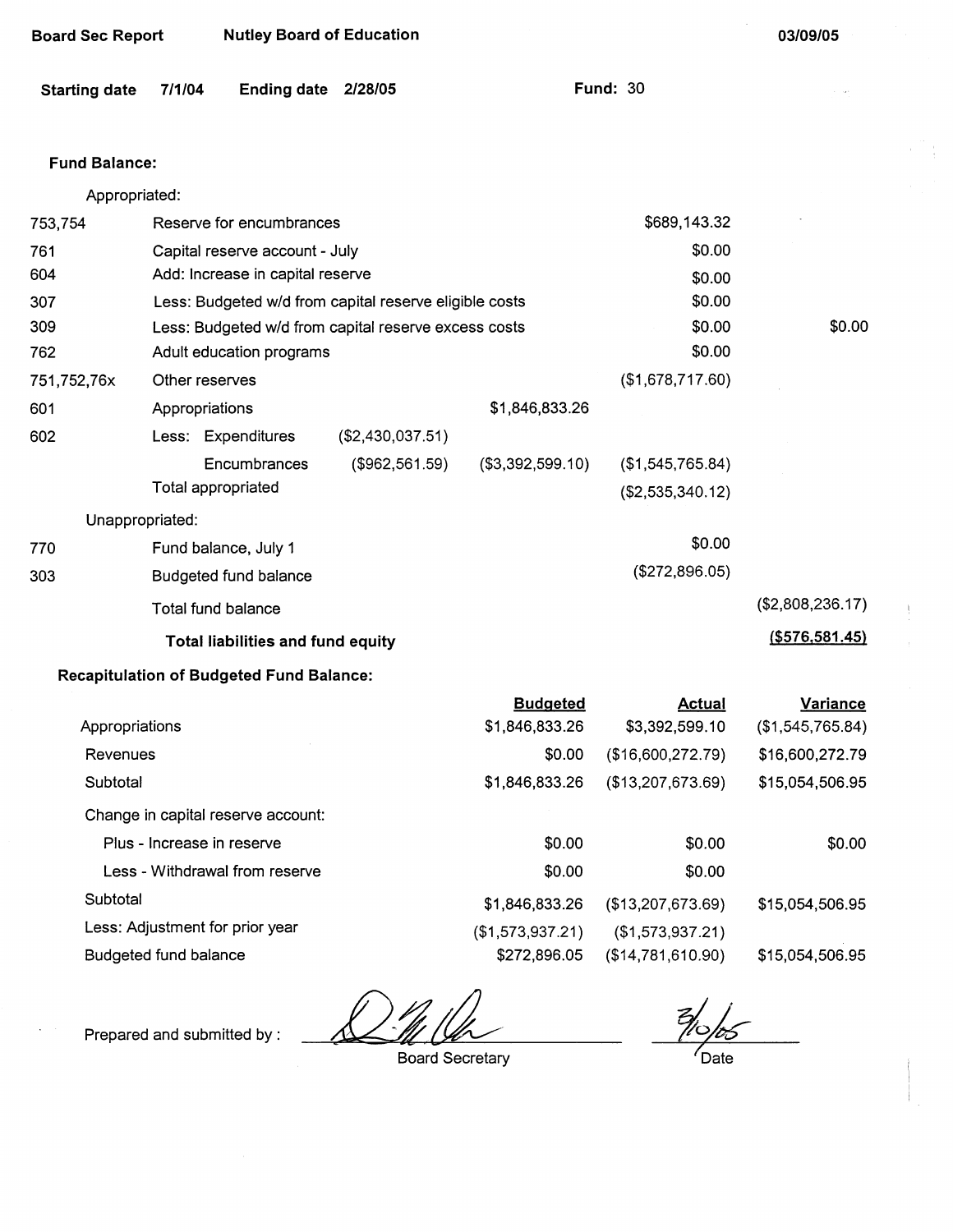|             | <b>Starting date</b> | 7/1/04                      | <b>Ending date</b>                          | 2/28/05 |                                    | <b>Fund: 40</b> |                        |
|-------------|----------------------|-----------------------------|---------------------------------------------|---------|------------------------------------|-----------------|------------------------|
|             | Assets:              |                             |                                             |         | <b>Assets and Resources</b>        |                 |                        |
| 101         |                      | Cash in bank                |                                             |         |                                    |                 | \$10,181.63            |
| $102 - 106$ |                      | Cash Equivalents            |                                             |         |                                    |                 | \$0.00                 |
| 111         |                      | Investments                 |                                             |         |                                    |                 | \$0.00                 |
| 116         |                      | Capital Reserve Account     |                                             |         |                                    |                 | \$0.00                 |
| 121         |                      | Tax levy Receivable         |                                             |         |                                    |                 | \$0.00                 |
|             |                      | Accounts Receivable:        |                                             |         |                                    |                 |                        |
| 132         |                      | Interfund                   |                                             |         |                                    | \$0.00          |                        |
| 141         |                      |                             | Intergovernmental - State                   |         |                                    | \$0.00          |                        |
| 142         |                      |                             | Intergovernmental - Federal                 |         |                                    | \$0.00          |                        |
| 143         |                      |                             | Intergovernmental - Other                   |         |                                    | \$0.00          |                        |
| 153, 154    |                      |                             | Other (net of estimated uncollectable of \$ |         |                                    | \$0.00          | \$0.00                 |
|             |                      | Loans Receivable:           |                                             |         |                                    |                 |                        |
| 131         |                      | Interfund                   |                                             |         |                                    | \$0.00          |                        |
| 151, 152    |                      |                             | Other (Net of estimated uncollectable of \$ |         |                                    | \$0.00          | \$0.00                 |
|             |                      | <b>Other Current Assets</b> |                                             |         |                                    |                 | \$0.00                 |
|             | <b>Resources:</b>    |                             |                                             |         |                                    |                 |                        |
| 301         |                      | <b>Estimated revenues</b>   |                                             |         |                                    | \$319,560.00    |                        |
| 302         |                      | Less revenues               |                                             |         |                                    | (\$319,016.00)  | \$544.00               |
|             |                      |                             | <b>Total assets and resources</b>           |         |                                    |                 | <u>\$10,725.63</u>     |
|             |                      |                             |                                             |         | <b>Liabilities and fund equity</b> |                 |                        |
|             | Liabilities:         |                             |                                             |         |                                    |                 |                        |
| 411         |                      |                             | Intergovernmental accounts payable - state  |         |                                    |                 |                        |
| 421         |                      | Accounts payable            |                                             |         |                                    |                 | \$0.00                 |
| 431         |                      | Contracts payable           |                                             |         |                                    |                 | \$0.00                 |
| 451         |                      | Loans payable               |                                             |         |                                    |                 | \$0.00                 |
| 481         |                      | Deferred revenues           |                                             |         |                                    |                 | \$0.00                 |
|             |                      | Other current liabilities   |                                             |         |                                    |                 | \$0.00<br>(\$6,492.92) |
|             |                      | <b>Total liabilities</b>    |                                             |         |                                    |                 | (\$6,492.92)           |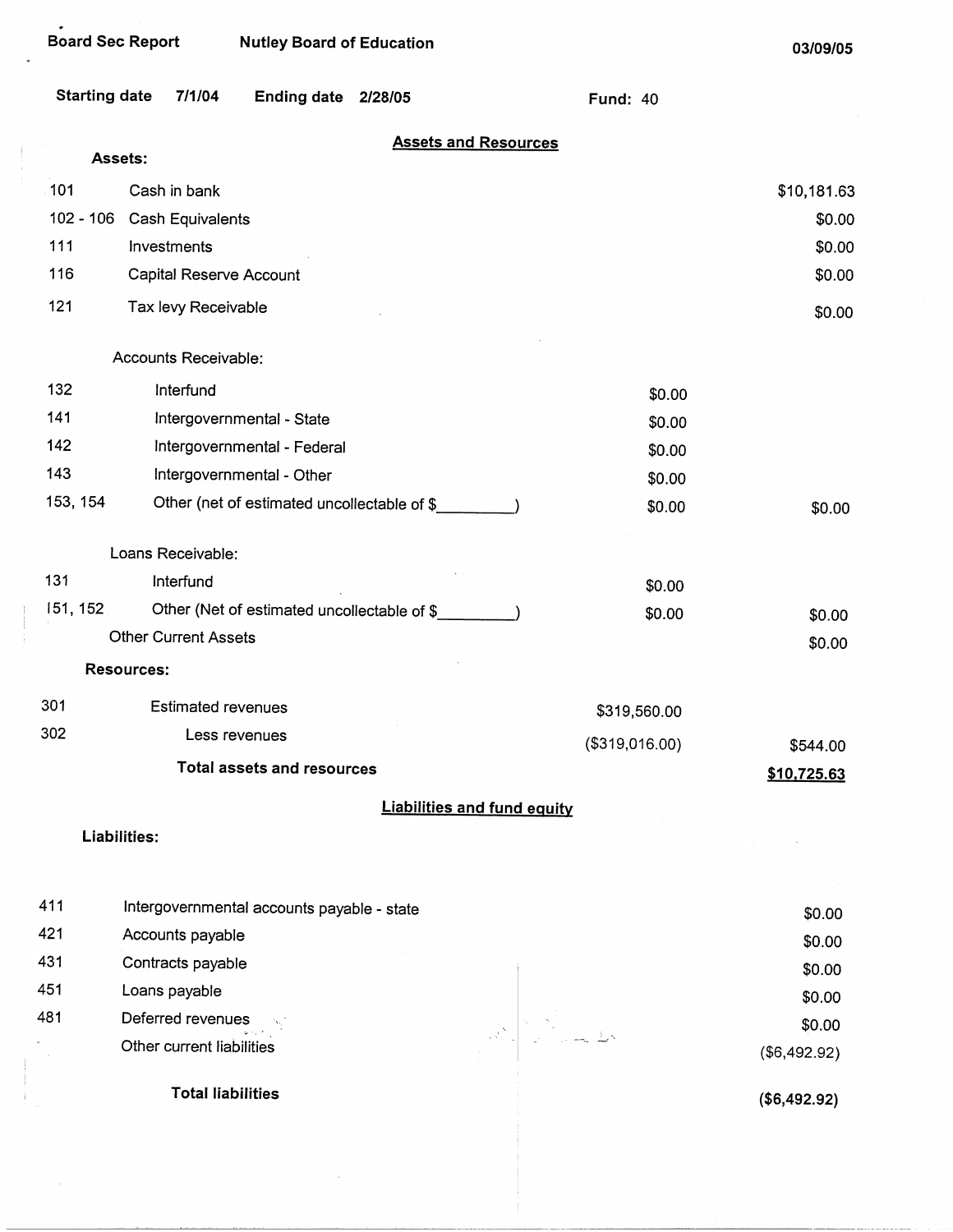| <b>Nutley Board of Education</b><br><b>Board Sec Report</b> |        |                                                 |                                                        |                                 | 03/09/05                      |                             |
|-------------------------------------------------------------|--------|-------------------------------------------------|--------------------------------------------------------|---------------------------------|-------------------------------|-----------------------------|
| <b>Starting date</b>                                        | 7/1/04 | <b>Ending date</b>                              | 2/28/05                                                |                                 | <b>Fund: 40</b>               |                             |
| <b>Fund Balance:</b>                                        |        |                                                 |                                                        |                                 |                               |                             |
| Appropriated:                                               |        |                                                 |                                                        |                                 |                               |                             |
| 753,754                                                     |        | Reserve for encumbrances                        |                                                        |                                 | \$10,725.00                   |                             |
| 761                                                         |        | Capital reserve account - July                  |                                                        |                                 | \$0.00                        |                             |
| 604                                                         |        | Add: Increase in capital reserve                |                                                        |                                 | \$0.00                        |                             |
| 307                                                         |        |                                                 | Less: Budgeted w/d from capital reserve eligible costs |                                 | \$0.00                        |                             |
| 309                                                         |        |                                                 | Less: Budgeted w/d from capital reserve excess costs   |                                 | \$0.00                        | \$0.00                      |
| 762                                                         |        | Adult education programs                        |                                                        |                                 | \$0.00                        |                             |
| 751,752,76x                                                 |        | Other reserves                                  |                                                        |                                 | \$0.00                        |                             |
| 601                                                         |        | Appropriations                                  |                                                        | \$319,560.00                    |                               |                             |
| 602                                                         |        | Less: Expenditures                              | (\$308,835.25)                                         |                                 |                               |                             |
|                                                             |        | Encumbrances                                    | (\$10,725.00)                                          | (\$319,560.25)                  | (\$0.25)                      |                             |
|                                                             |        | Total appropriated                              |                                                        |                                 | \$10,724.75                   |                             |
| Unappropriated:                                             |        |                                                 |                                                        |                                 |                               |                             |
| 770                                                         |        | Fund balance, July 1                            |                                                        |                                 | \$6,493.30                    |                             |
| 303                                                         |        | Budgeted fund balance                           |                                                        |                                 | \$0.00                        |                             |
|                                                             |        | Total fund balance                              |                                                        |                                 |                               | \$17,218.05                 |
|                                                             |        | <b>Total liabilities and fund equity</b>        |                                                        |                                 |                               | \$10,725.13                 |
|                                                             |        | <b>Recapitulation of Budgeted Fund Balance:</b> |                                                        |                                 |                               |                             |
| Appropriations                                              |        |                                                 |                                                        | <b>Budgeted</b><br>\$319,560.00 | <b>Actual</b><br>\$319,560.25 | <b>Variance</b><br>(\$0.25) |
| Revenues                                                    |        |                                                 |                                                        | (\$319,560.00)                  | (\$319,016.00)                | (\$544.00)                  |
| Subtotal                                                    |        |                                                 |                                                        | \$0.00                          | \$544.25                      | (\$544.25)                  |
|                                                             |        | Change in capital reserve account:              |                                                        |                                 |                               |                             |

| Appropriations                     | \$319,560.00   | \$319,560.25   | (\$0.25)   |
|------------------------------------|----------------|----------------|------------|
| Revenues                           | (\$319,560.00) | (\$319,016.00) | (\$544.00) |
| Subtotal                           | \$0.00         | \$544.25       | (\$544.25) |
| Change in capital reserve account: |                |                |            |
| Plus - Increase in reserve         | \$0.00         | \$0.00         | \$0.00     |
| Less - Withdrawal from reserve     | \$0.00         | \$0.00         |            |
| Subtotal                           | \$0.00         | \$544.25       | (\$544.25) |
| Less: Adjustment for prior year    | \$0.00         | \$0.00         |            |
| Budgeted fund balance              | \$0.00         | \$544.25       | (\$544.25) |

Prepared and submitted by :

Board Secretary

 $\frac{2}{\frac{1}{2}}$  Date

 $\frac{1}{2}$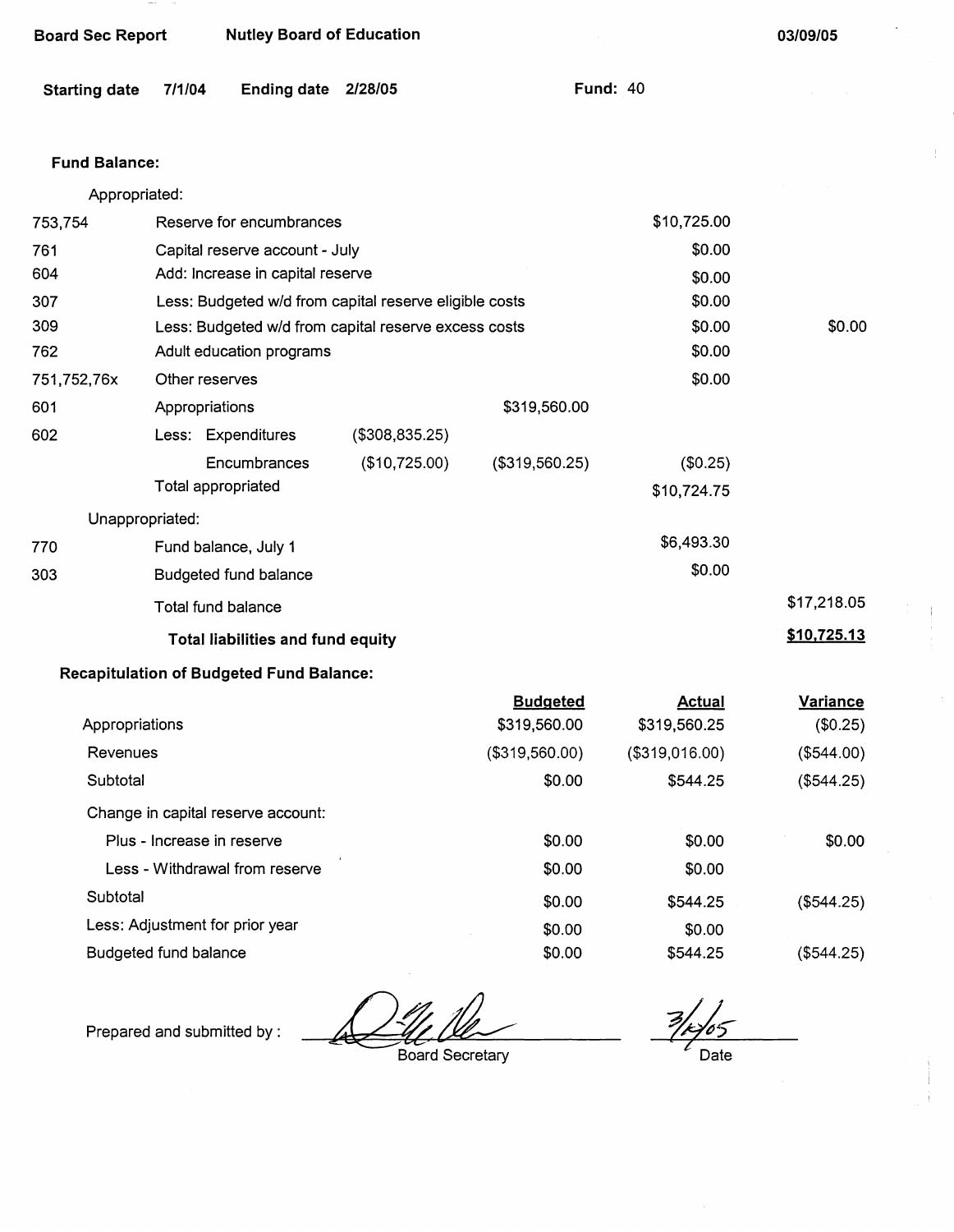| <b>Board Sec Report</b> | <b>Nutley Board of Education</b>            |                                                                                                         | 03/09/05              |
|-------------------------|---------------------------------------------|---------------------------------------------------------------------------------------------------------|-----------------------|
| <b>Starting date</b>    | 7/1/04<br>Ending date 2/28/05               | <b>Fund: 50</b>                                                                                         |                       |
|                         | <b>Assets and Resources</b>                 |                                                                                                         |                       |
| Assets:                 |                                             |                                                                                                         |                       |
| 101                     | Cash in bank                                |                                                                                                         | (\$5,227.64)          |
| $102 - 106$<br>111      | <b>Cash Equivalents</b>                     |                                                                                                         | \$150.00              |
| 116                     | Investments                                 |                                                                                                         | \$0.00                |
|                         | Capital Reserve Account                     |                                                                                                         | \$0.00                |
| 121                     | Tax levy Receivable                         |                                                                                                         | \$0.00                |
|                         | Accounts Receivable:                        |                                                                                                         |                       |
| 132                     | Interfund                                   | \$0.00                                                                                                  |                       |
| 141                     | Intergovernmental - State                   | \$0.00                                                                                                  |                       |
| 142                     | Intergovernmental - Federal                 | \$0.00                                                                                                  |                       |
| 143                     | Intergovernmental - Other                   | \$0.00                                                                                                  |                       |
| 153, 154                | Other (net of estimated uncollectable of \$ | \$0.00                                                                                                  | \$0.00                |
|                         | Loans Receivable:                           |                                                                                                         |                       |
| 131                     | Interfund                                   | \$0.00                                                                                                  |                       |
| 151, 152                | Other (Net of estimated uncollectable of \$ | \$0.00                                                                                                  | \$0.00                |
|                         | <b>Other Current Assets</b>                 |                                                                                                         | \$17,186.29           |
|                         | Resources:                                  |                                                                                                         |                       |
| 301                     | Estimated revenues                          | \$0.00                                                                                                  |                       |
| 302                     | Less revenues                               | $(*499,483.58)$                                                                                         | (\$499,483.58)        |
|                         | <b>Total assets and resources</b>           |                                                                                                         | <u>(\$487,374.93)</u> |
|                         |                                             |                                                                                                         |                       |
| Liabilities:            | <b>Liabilities and fund equity</b>          |                                                                                                         |                       |
| 101                     | Cash in bank                                |                                                                                                         | (\$5,227.64)          |
| 411                     | Intergovernmental accounts payable - state  |                                                                                                         | \$0.00                |
| 421                     | Accounts payable                            |                                                                                                         | \$0.00                |
| 431                     | Contracts payable                           |                                                                                                         | \$0.00                |
| 451                     | Loans payable                               |                                                                                                         | \$0.00                |
| 481                     | Deferred revenues                           | $\label{eq:2} \frac{1}{2} \left( \frac{1}{2} \sum_{i=1}^N \frac{1}{2} \sum_{i=1}^N \frac{1}{2} \right)$ | \$4,051.52            |
|                         | Other current liabilities                   |                                                                                                         | \$29,040.42           |

**Total liabilities** 

 $\frac{1}{2}$ 

**\$33,091.94**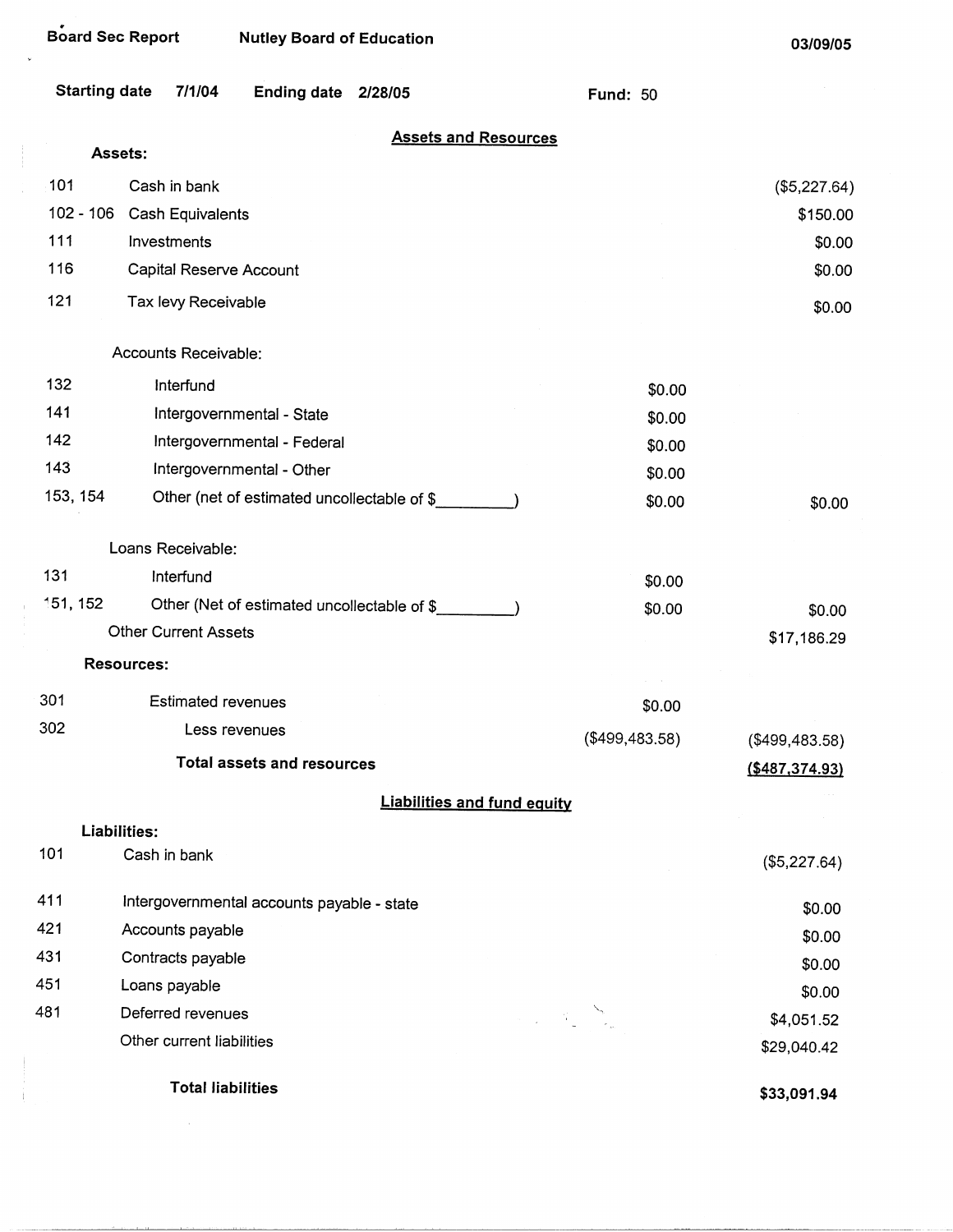| <b>Starting date</b>  | 7/1/04 | <b>Ending date</b>                              | 2/28/05                                                | <b>Fund: 50</b>   |                | Ÿ.               |
|-----------------------|--------|-------------------------------------------------|--------------------------------------------------------|-------------------|----------------|------------------|
| <b>Fund Balance:</b>  |        |                                                 |                                                        |                   |                |                  |
| Appropriated:         |        |                                                 |                                                        |                   |                |                  |
| 753,754               |        | Reserve for encumbrances                        |                                                        |                   | \$175,606.63   |                  |
| 761                   |        | Capital reserve account - July                  |                                                        |                   | \$0.00         |                  |
| 604                   |        | Add: Increase in capital reserve                |                                                        |                   | \$0.00         |                  |
| 307                   |        |                                                 | Less: Budgeted w/d from capital reserve eligible costs |                   | \$0.00         |                  |
| 309                   |        |                                                 | Less: Budgeted w/d from capital reserve excess costs   |                   | \$0.00         | \$0.00           |
| 762                   |        | Adult education programs                        |                                                        |                   | \$0.00         |                  |
| 751,752,76x           |        | Other reserves                                  |                                                        |                   | \$0.00         |                  |
| 601                   |        | Appropriations                                  |                                                        | \$317.50          |                |                  |
| 602                   |        | Less: Expenditures                              | (\$520,466.87)                                         |                   |                |                  |
|                       |        | Encumbrances                                    | (\$175,924.13)                                         | $($ \$696,391.00) | (\$696,073.50) |                  |
|                       |        | Total appropriated                              |                                                        |                   | (\$520,466.87) |                  |
| Unappropriated:       |        |                                                 |                                                        |                   |                |                  |
| 770                   |        | Fund balance, July 1                            |                                                        |                   | \$0.00         |                  |
| 303                   |        | Budgeted fund balance                           |                                                        |                   | \$0.00         |                  |
|                       |        | Total fund balance                              |                                                        |                   |                | (\$520,466.87)   |
|                       |        | <b>Total liabilities and fund equity</b>        |                                                        |                   |                | ( \$487, 374.93) |
|                       |        | <b>Recapitulation of Budgeted Fund Balance:</b> |                                                        |                   |                |                  |
|                       |        |                                                 |                                                        | <b>Budgeted</b>   | <b>Actual</b>  | <b>Variance</b>  |
| Appropriations        |        |                                                 |                                                        | \$317.50          | \$696,391.00   | (\$696,073.50)   |
| Revenues              |        |                                                 |                                                        | \$0.00            | (\$499,483.58) | \$499,483.58     |
| Subtotal              |        |                                                 |                                                        | \$317.50          | \$196,907.42   | (\$196,589.92)   |
|                       |        | Change in capital reserve account:              |                                                        |                   |                |                  |
|                       |        | Plus - Increase in reserve                      |                                                        | \$0.00            | \$0.00         | \$0.00           |
|                       |        | Less - Withdrawal from reserve                  |                                                        | \$0.00            | \$0.00         |                  |
| Subtotal              |        |                                                 |                                                        | \$317.50          | \$196,907.42   | (\$196,589.92)   |
|                       |        | Less: Adjustment for prior year                 |                                                        | (\$317.50)        | (\$317.50)     |                  |
| Budgeted fund balance |        |                                                 |                                                        | \$0.00            | \$196,589.92   | (\$196,589.92)   |
|                       |        |                                                 |                                                        |                   |                |                  |

Prepared and submitted by:  $\frac{M}{B}$ 

**Board Sec Report Nutley Board of Education** 

 $\frac{2}{4}$ Date

**03/09/05** 

Ţ.

Ť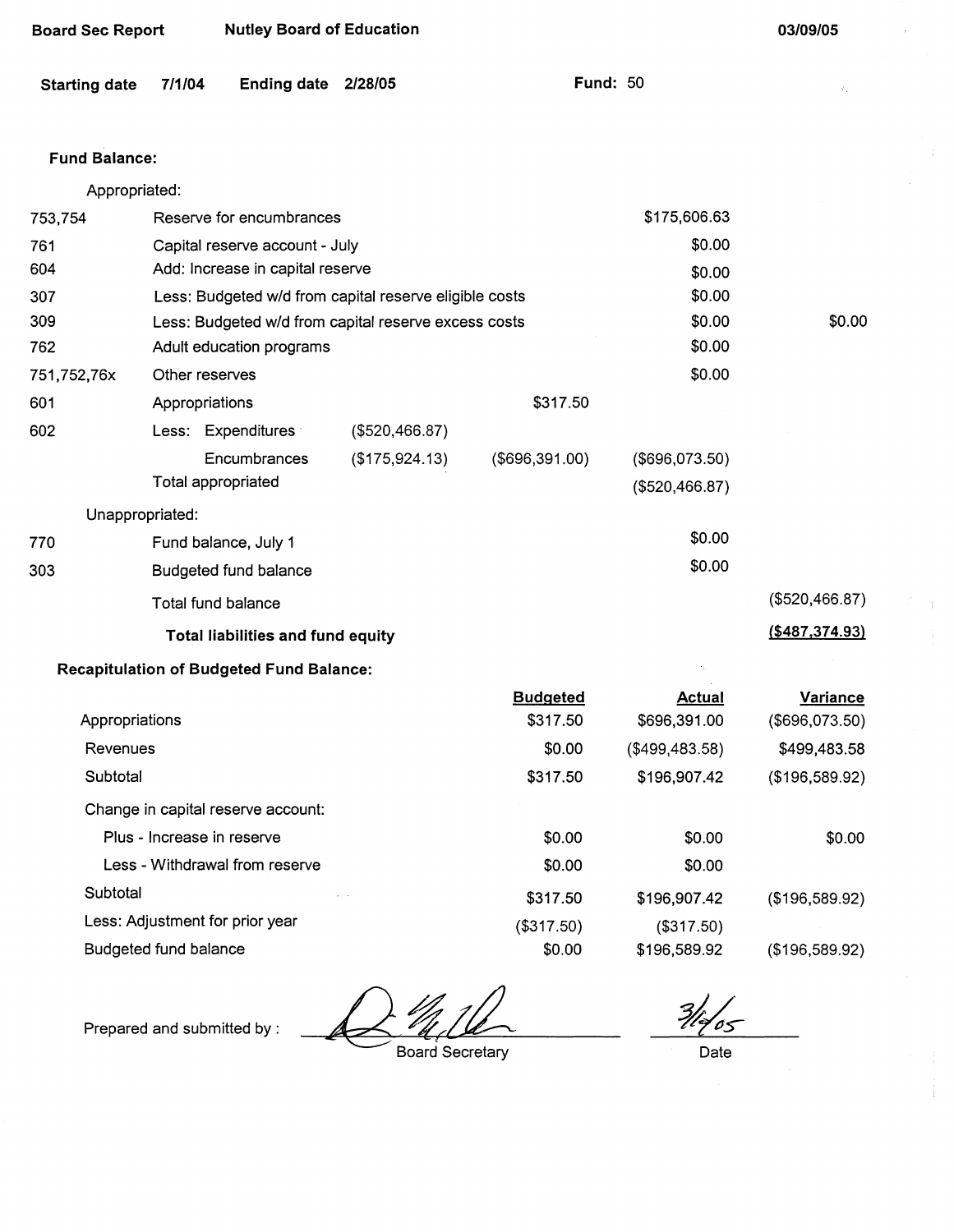$\dot{\mathbb{I}}$ 

| <b>Starting date</b> | 7/1/04                      | Ending date 2/28/05                         |                                    | <b>Fund: 55</b> |                  |
|----------------------|-----------------------------|---------------------------------------------|------------------------------------|-----------------|------------------|
|                      | Assets:                     |                                             | <b>Assets and Resources</b>        |                 |                  |
| 101                  | Cash in bank                |                                             |                                    |                 | \$135,435.43     |
| $102 - 106$          | Cash Equivalents            |                                             |                                    |                 | \$500.00         |
| 111                  | Investments                 |                                             |                                    |                 | \$0.00           |
| 116                  | Capital Reserve Account     |                                             |                                    |                 | \$0.00           |
| 121                  | Tax levy Receivable         |                                             |                                    |                 | \$0.00           |
|                      | Accounts Receivable:        |                                             |                                    |                 |                  |
| 132                  | Interfund                   |                                             |                                    | \$38,836.94     |                  |
| 141                  |                             | Intergovernmental - State                   |                                    | \$0.00          |                  |
| 142                  |                             | Intergovernmental - Federal                 |                                    | \$0.00          |                  |
| 143                  |                             | Intergovernmental - Other                   |                                    | \$0.00          |                  |
| 153, 154             |                             | Other (net of estimated uncollectable of \$ |                                    | \$0.00          | \$38,836.94      |
|                      | Loans Receivable:           |                                             |                                    |                 |                  |
| 131                  | Interfund                   |                                             |                                    | \$0.00          |                  |
| 151, 152             |                             | Other (Net of estimated uncollectable of \$ |                                    | \$0.00          | \$0.00           |
|                      | <b>Other Current Assets</b> |                                             |                                    |                 | \$0.00           |
|                      | <b>Resources:</b>           |                                             |                                    |                 |                  |
| 301                  | <b>Estimated revenues</b>   |                                             |                                    | \$0.00          |                  |
| 302                  |                             | Less revenues                               |                                    | (\$395,212.09)  | (\$395,212.09)   |
|                      |                             | <b>Total assets and resources</b>           |                                    |                 | ( \$220, 439.72) |
|                      |                             |                                             | <b>Liabilities and fund equity</b> |                 |                  |
|                      | Liabilities:                |                                             |                                    |                 |                  |
| 411                  |                             | Intergovernmental accounts payable - state  |                                    |                 | \$0.00           |
| 421                  | Accounts payable            |                                             |                                    |                 | \$0.00           |
| 431                  | Contracts payable           |                                             |                                    |                 | \$0.00           |
| 451                  | Loans payable               |                                             |                                    |                 | \$0.00           |
| 481                  | Deferred revenues           |                                             |                                    |                 | \$0.00           |
|                      | Other current liabilities   |                                             | グミック                               |                 | \$241,993.34     |
|                      | <b>Total liabilities</b>    |                                             |                                    |                 | $$241$ 003 34    |

 $\bar{z}$ 

**\$241,993.34**